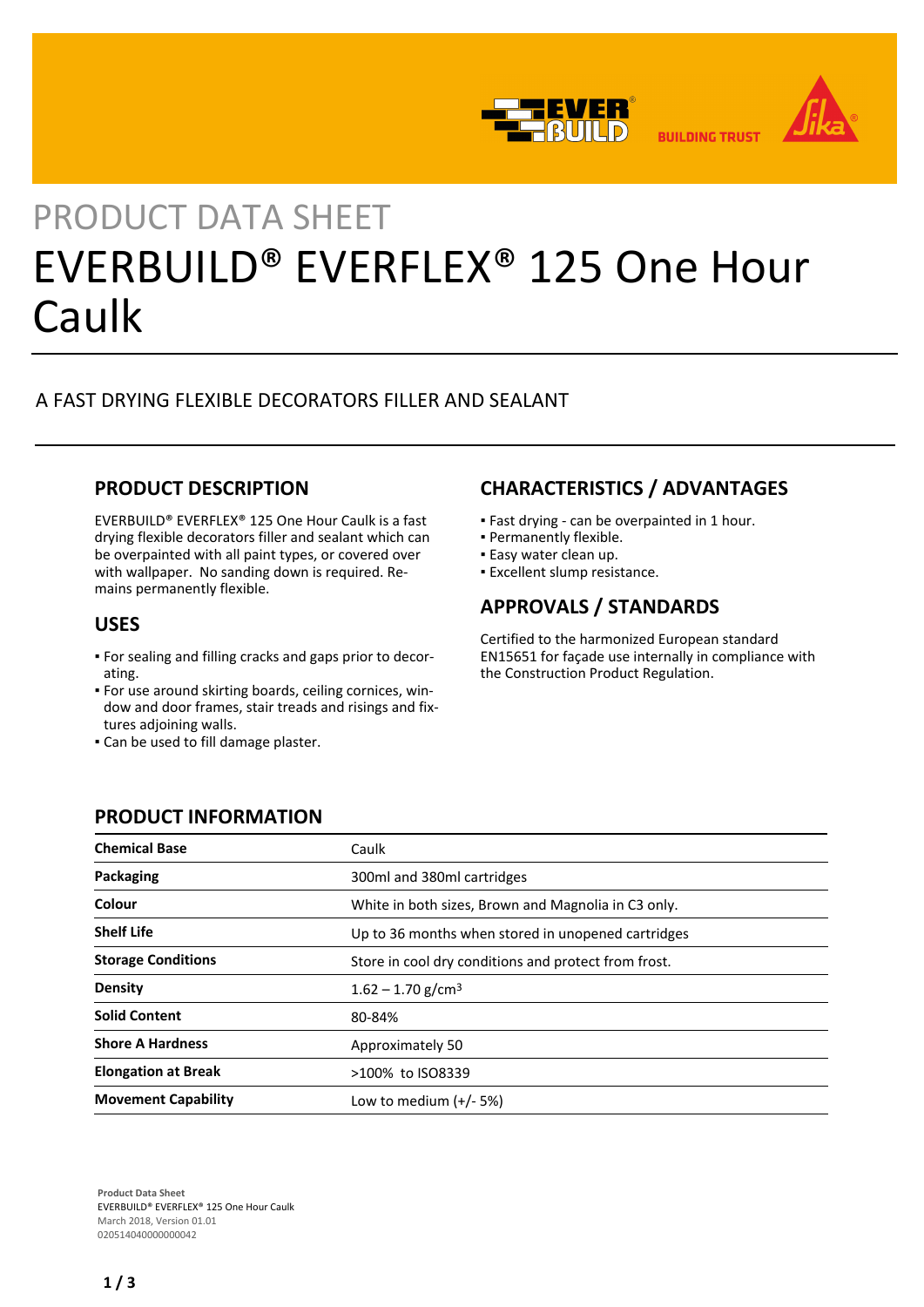| <b>Chemical Resistance</b>     | Dilute Acids - Fair<br>Dilute Alkaline - Fair<br>Aliphatic Hydrocarbons - Fair<br>AromaticHydrocarbons - Poor |  |
|--------------------------------|---------------------------------------------------------------------------------------------------------------|--|
| <b>Service Temperature</b>     | $-15^{\circ}$ C to +75 $^{\circ}$ C                                                                           |  |
| Sag Flow                       | No slump to ISO 7390                                                                                          |  |
| <b>Ambient Air Temperature</b> | $+4^{\circ}$ C to $+40^{\circ}$ C                                                                             |  |
| <b>Curing Time</b>             | 3 to 5 days, dependent on thickness, ambient temperature and humidity                                         |  |
| <b>Tack Free Time</b>          | 15 to 60 mins, dependent on thickness, ambient temperature and humidity                                       |  |

# **APPLICATION INSTRUCTIONS**

### **SUBSTRATE PREPARATION**

All surfaces must be clean, dry and dust free. All loose or flaking surface coatings, and old sealant and mastic joints, should be removed before application. Highly porous substrates such as new plaster should first be primed with a dilution of Caulk with water at a ratio of 1:2. Can be applied to slightly damp surfaces.

## **APPLICATION METHOD / TOOLS**

Cut the tip of the cartridge taking care not to damage the thread. Apply nozzle and cut cleanly at an angle of 45 degrees with an opening slightly larger than the gap to be sealed. Apply using a standard sealant gun. Best results will be obtained by keeping an even pressure on the gun trigger and keeping the gun at a constant angle to the surface being sealed. Smooth down within 20 minutes of application using a wetted spatula, piece of wood or wetted gloved finger. Care should be taken at this point not to saturate the surface as this will delay drying. Any excess sealant etc., can be removed using a sponge and warm water. Can be overpainted after 1 hour.

## **LIMITATIONS**

- Not for use in conjunction with bitumen or asphalt.
- Do not attempt to abrade when cured.
- Do not overpaint until a surface skin has formed.
- Note: this product is a flexible. Certain poor quality paints (especially certain vinyl matts) have very little movement in the dry film. It is possible for the dry paint film to crack if movement is excessive.
- **.** For internal use only
- Should not be used in conditions of continuous im-▪ mersion, below ground level, in areas of high abrasion (e.g. floor joints).

# **VALUE BASE**

All technical data stated in this Data Sheet are based on laboratory tests. Actual measured data may vary due to circumstances beyond our control.

# **LOCAL RESTRICTIONS**

Note that as a result of specific local regulations the declared data and recommended uses for this product may vary from country to country. Consult the local Product Data Sheet for the exact product data and uses.

**Product Data Sheet** EVERBUILD® EVERFLEX® 125 One Hour Caulk March 2018, Version 01.01 020514040000000042